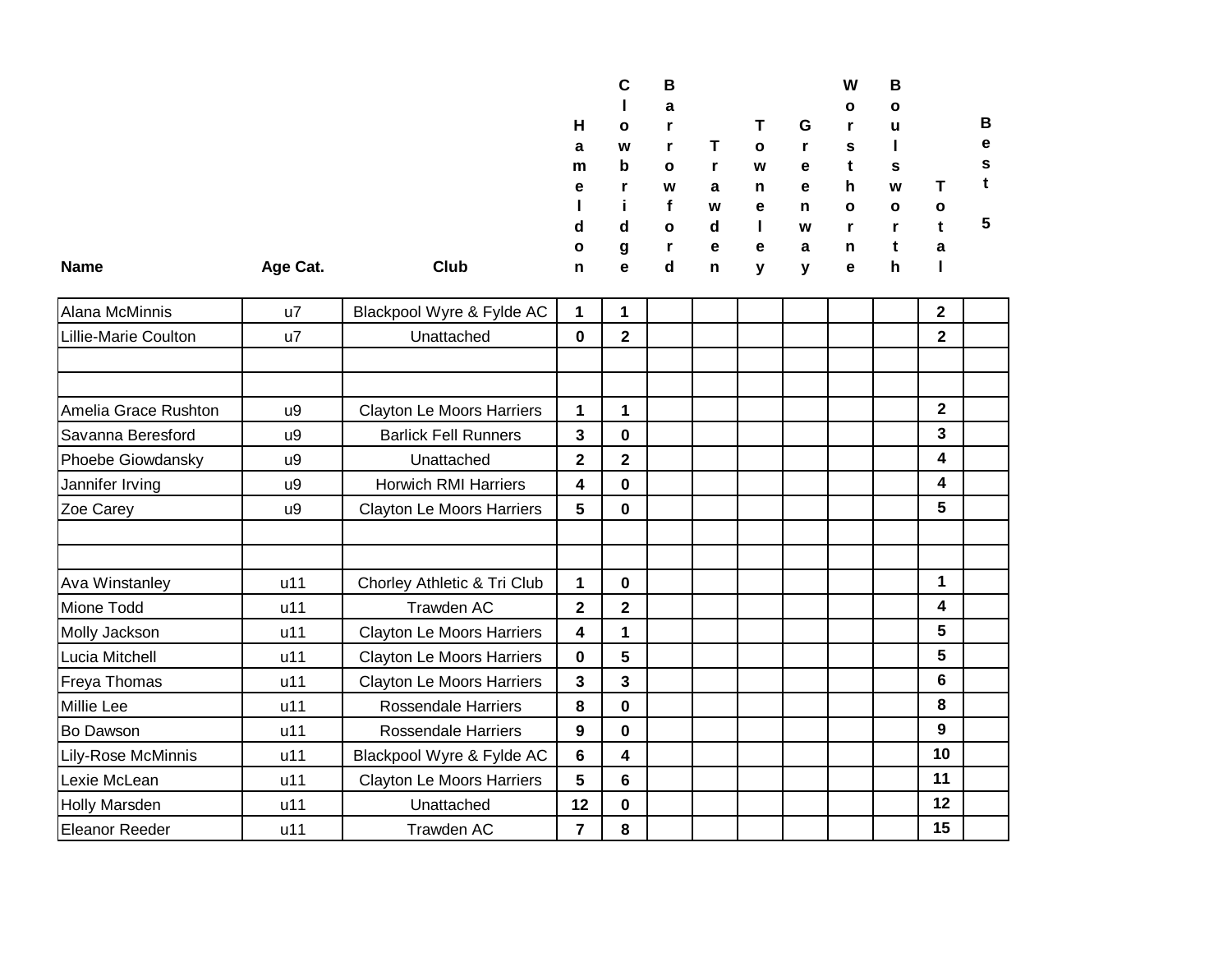| Millie Ellison            | u11 | <b>Rossendale Harriers</b>       | 10          | $\overline{7}$          |  |  |  | 17             |  |
|---------------------------|-----|----------------------------------|-------------|-------------------------|--|--|--|----------------|--|
| Stephanie McLean          | u11 | <b>Clayton Le Moors Harriers</b> | 11          | 9                       |  |  |  | 20             |  |
|                           |     |                                  |             |                         |  |  |  |                |  |
|                           |     |                                  |             |                         |  |  |  |                |  |
| Alice Carr                | u13 | <b>Rossendale Harriers</b>       | 1           | $\mathbf 2$             |  |  |  | 3              |  |
| <b>Bella McCredie</b>     | u13 | <b>Clayton Le Moors Harriers</b> | $\mathbf 2$ | 1                       |  |  |  | 3              |  |
| <b>Isabel Gill</b>        | u13 | Trawden Ac                       | 5           | 0                       |  |  |  | 5              |  |
| Maisie Warren-Beck        | u13 | Unattached                       | 0           | 5                       |  |  |  | 5              |  |
| Marnie Nelson             | u13 | Pendle AC                        | $\mathbf 0$ | 6                       |  |  |  | 6              |  |
| <b>Ruby Cleaver</b>       | u13 | <b>Rossendale Harriers</b>       | 3           | 4                       |  |  |  | $\overline{7}$ |  |
| <b>Holly Nicholls</b>     | u13 | <b>Rossendale Harriers</b>       | 4           | 3                       |  |  |  | $\overline{7}$ |  |
| Erin Hesketh              | u13 | <b>Clayton Le Moors Harriers</b> | $\mathbf 0$ | $\overline{7}$          |  |  |  | $\overline{7}$ |  |
| Gabriella Dale            | u13 | Pendle AC                        | 0           | 9                       |  |  |  | 9              |  |
| Olivia Wood               | u13 | <b>Preston Harriers</b>          | 10          | $\mathbf{0}$            |  |  |  | 10             |  |
| Matilda Warren-Beck       | u13 | <b>Trawden Ac</b>                | 0           | 11                      |  |  |  | 11             |  |
| Ami Darbyshire            | u13 | <b>Rossendale Harriers</b>       | 12          | $\bf{0}$                |  |  |  | 12             |  |
| <b>Evie Halliwell</b>     | u13 | <b>Rossendale Harriers</b>       | $\mathbf 0$ | 13                      |  |  |  | 13             |  |
| Erin O'Connor             | u13 | Trawden Ac                       | 13          | 0                       |  |  |  | 13             |  |
| Annabelle Mitchell        | u13 | <b>Clayton Le Moors Harriers</b> | $\bf{0}$    | 14                      |  |  |  | 14             |  |
| Jessica Gizon             | u13 | <b>Clayton Le Moors Harriers</b> | 6           | 10                      |  |  |  | 16             |  |
| Iona Bell                 | u13 | <b>Rossendale Harriers</b>       | 8           | 8                       |  |  |  | 16             |  |
| Rose Bacon                | u13 | <b>Rossendale Harriers</b>       | $\mathbf 0$ | 17                      |  |  |  | 17             |  |
| Louise Lusty              | u13 | <b>Clayton Le Moors Harriers</b> | 7           | 12                      |  |  |  | 19             |  |
| <b>Kristel Lusty</b>      | u13 | <b>Clayton Le Moors Harriers</b> | 9           | 15                      |  |  |  | 24             |  |
| <b>Charlotte Rothwell</b> | u13 | <b>Blackburn Harriers</b>        | 11          | 16                      |  |  |  | 27             |  |
|                           |     |                                  |             |                         |  |  |  |                |  |
| Eliena Lusty              | u15 | Clayton le Moors Harriers        | 1           | 1                       |  |  |  | $\overline{2}$ |  |
| Lottie Smith              | u15 | Clayton le Moors Harriers        | $\mathbf 2$ | $\overline{\mathbf{2}}$ |  |  |  | 4              |  |
| Lily-Grace Clayton        | u15 | <b>Wharfedale Harriers</b>       | 4           | $\mathbf 0$             |  |  |  | 4              |  |
| Lottie Hesketh            | u15 | Clayton le Moors Harriers        | 3           | 3                       |  |  |  | 6              |  |
| Zoe Green                 | u15 | <b>Blackburn Harriers</b>        | 0           | $6\phantom{1}$          |  |  |  | 6              |  |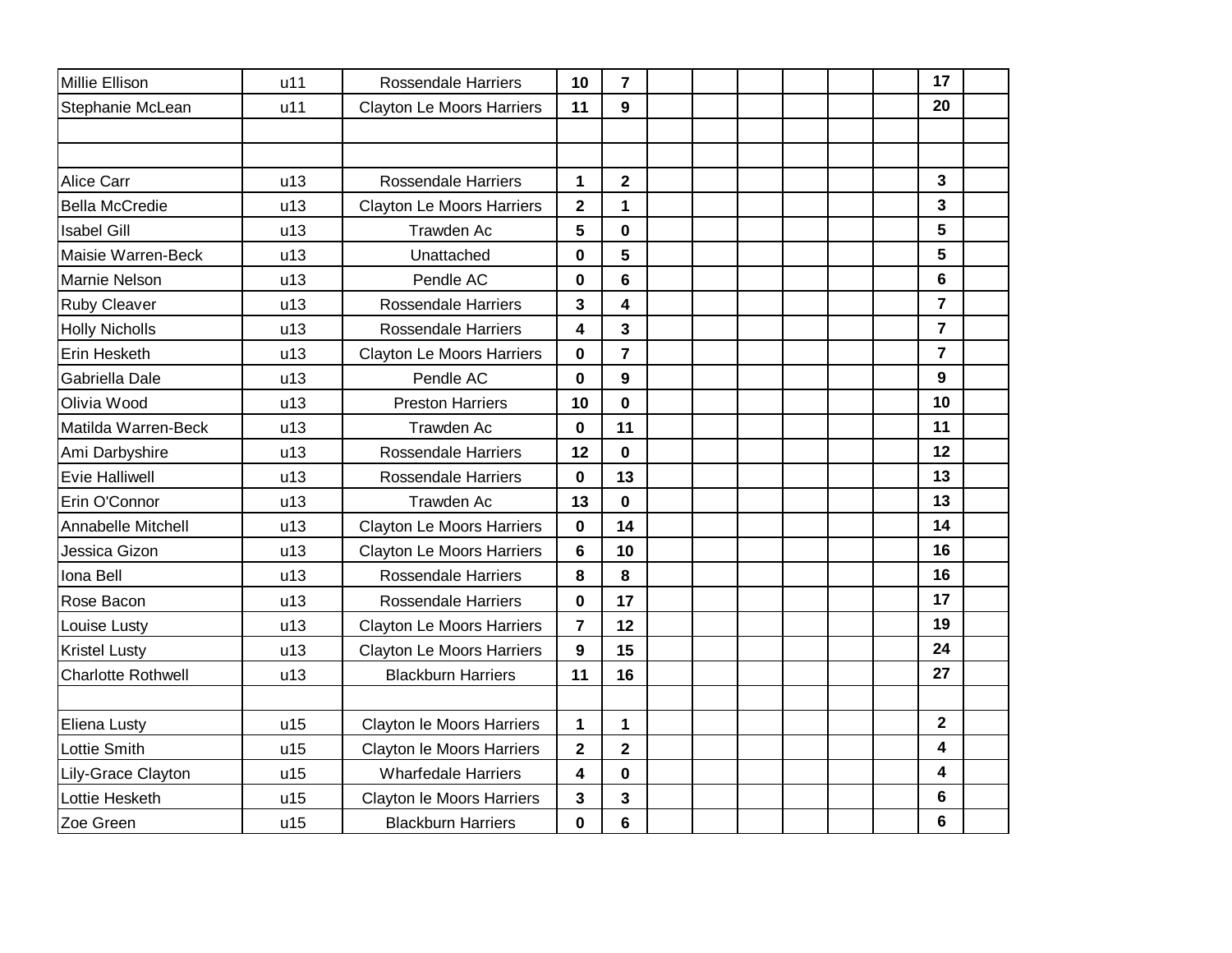| Ava Wright      | u15 | Clayton le Moors Harriers        |   | 0 |  |  |  |              |  |
|-----------------|-----|----------------------------------|---|---|--|--|--|--------------|--|
| K. Barszczewska | u15 | <b>Blackburn Harriers</b>        | 8 | 0 |  |  |  | 8            |  |
| Phoebe Jackson  | u15 | Clayton le Moors Harriers        | 5 | 4 |  |  |  | 9            |  |
| Georgia Tregay  | u15 | Clayton le Moors Harriers        | 6 | 5 |  |  |  | 11           |  |
|                 |     |                                  |   |   |  |  |  |              |  |
|                 |     |                                  |   |   |  |  |  |              |  |
| Sianna Smith    | u17 | <b>Clayton Le Moors Harriers</b> |   |   |  |  |  | $\mathbf{2}$ |  |
| Gemma Kenniford | u17 | Trawden AC                       | 0 | 2 |  |  |  | 2            |  |
| Helana White    | u17 | <b>Clayton Le Moors Harriers</b> | 2 | 0 |  |  |  | $\mathbf{2}$ |  |
|                 |     |                                  |   |   |  |  |  |              |  |
|                 |     |                                  |   |   |  |  |  |              |  |